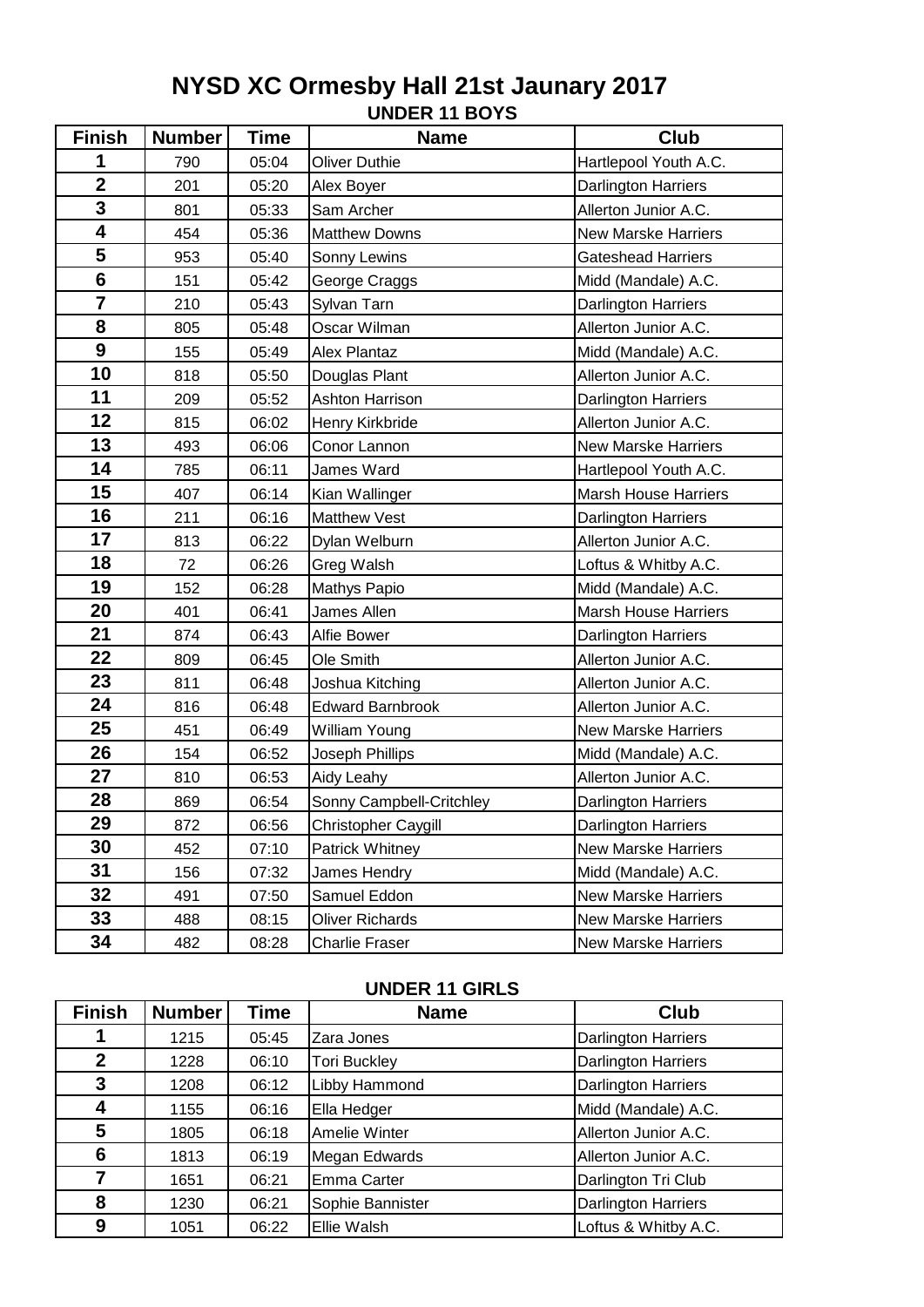| 10 | 1452 | 06:28 | <b>Grace Tansley</b> | <b>New Marske Harriers</b>  |
|----|------|-------|----------------------|-----------------------------|
| 11 | 1244 | 06:30 | Savannah Tarn        | Darlington Harriers         |
| 12 | 1802 | 06:31 | Annabelle Coxon      | Allerton Junior A.C.        |
| 13 | 1423 | 06:33 | Lily Cross           | <b>Marsh House Harriers</b> |
| 14 | 1152 | 06:35 | <b>Isobel Clarke</b> | Midd (Mandale) A.C.         |
| 15 | 1792 | 06:44 | Neve Watson          | Hartlepool Youth A.C.       |
| 16 | 1454 | 06:53 | Katie Brown          | <b>New Marske Harriers</b>  |
| 17 | 1812 | 06:57 | Megan Burnham        | Allerton Junior A.C.        |
| 18 | 1456 | 07:16 | Autumn Bradley       | <b>New Marske Harriers</b>  |
| 19 | 1053 | 07:26 | Kathryn Crossland    | Loftus & Whitby A.C.        |
| 20 | 1453 | 07:27 | Hollie Welch         | <b>New Marske Harriers</b>  |
| 21 | 1422 | 07:43 | Poppy Cross          | Marsh House Harriers        |
| 22 | 1854 | 07:57 | Sophie Russell       | <b>New Marske Harriers</b>  |
| 23 | 1494 | 07:59 | Libby Park           | <b>New Marske Harriers</b>  |
| 24 | 1855 | 08:02 | <b>Isobel Dacey</b>  | <b>New Marske Harriers</b>  |
| 25 | 1159 | 08:04 | <b>Ruby Donnelly</b> | Midd (Mandale) A.C.         |
| 26 | 1796 | 08:11 | Iola Pounder         | Hartlepool Youth A.C.       |
| 27 | 1451 | 08:17 | Hannah Gunn          | <b>New Marske Harriers</b>  |
| 28 | 1158 | 08:25 | Louisa Phillips      | Midd (Mandale) A.C.         |
| 29 | 1791 | 08:37 | <b>Isabel Ward</b>   | Hartlepool Youth A.C.       |
| 30 | 1474 | 08:56 | Madeline Hague       | <b>New Marske Harriers</b>  |

#### **UNDER 13 BOYS**

| <b>Finish</b>  | <b>Number</b> | <b>Time</b> | <b>Name</b>            | <b>Club</b>                 |
|----------------|---------------|-------------|------------------------|-----------------------------|
|                | 402           | 13:00       | Rohan Teasdale         | <b>Marsh House Harriers</b> |
| $\overline{2}$ | 302           | 13:16       | Thomas O'Mahoney       | Richmond & Zet. Harr.       |
| 3              | 341           | 13:30       | Joe Reeve              | Richmond & Zet. Harr.       |
| 4              | 410           | 13:33       | Ben Hodgson            | <b>Marsh House Harriers</b> |
| 5              | 305           | 13:49       | Joshua Hammett         | Richmond & Zet. Harr.       |
| 6              | 814           | 13:52       | Cain Winter            | Allerton Junior A.C.        |
| $\overline{7}$ | 204           | 14:21       | Dylan Wilson           | Darlington Harriers         |
| 8              | 819           | 14:36       | <b>Marley Plant</b>    | Allerton Junior A.C.        |
| 9              | 471           | 14:39       | <b>Riley Middleton</b> | <b>New Marske Harriers</b>  |
| 10             | 462           | 14:43       | Thomas Halton          | <b>New Marske Harriers</b>  |
| 11             | 753           | 14:49       | George Rice            | Beverley A.C.               |
| 12             | 405           | 14:51       | Fraser Allan           | <b>Marsh House Harriers</b> |
| 13             | 328           | 15:25       | Dominic Wilford        | Richmond & Zet. Harr.       |
| 14             | 169           | 15:40       | <b>Freddie Cox</b>     | Midd (Mandale) A.C.         |
| 15             | 784           | 16:41       | <b>Matthew Ward</b>    | Hartlepool Youth A.C.       |
| 16             | 752           | 17:41       | <b>Jack Marsay</b>     | Beverley A.C.               |
| 17             | 467           | 17:58       | Nathan Marshall        | <b>New Marske Harriers</b>  |
| 18             | 303           | 19:26       | <b>Thomas Greer</b>    | Richmond & Zet. Harr.       |
|                |               |             | <b>TEAMS</b>           |                             |
|                |               |             |                        |                             |

| Pos. | <b>Score</b> |                              |
|------|--------------|------------------------------|
|      | 10           | IRichmond & Zet. Harr.       |
|      | 17           | <b>Marsh House Harriers</b>  |
|      | 36.          | <b>I</b> New Marske Harriers |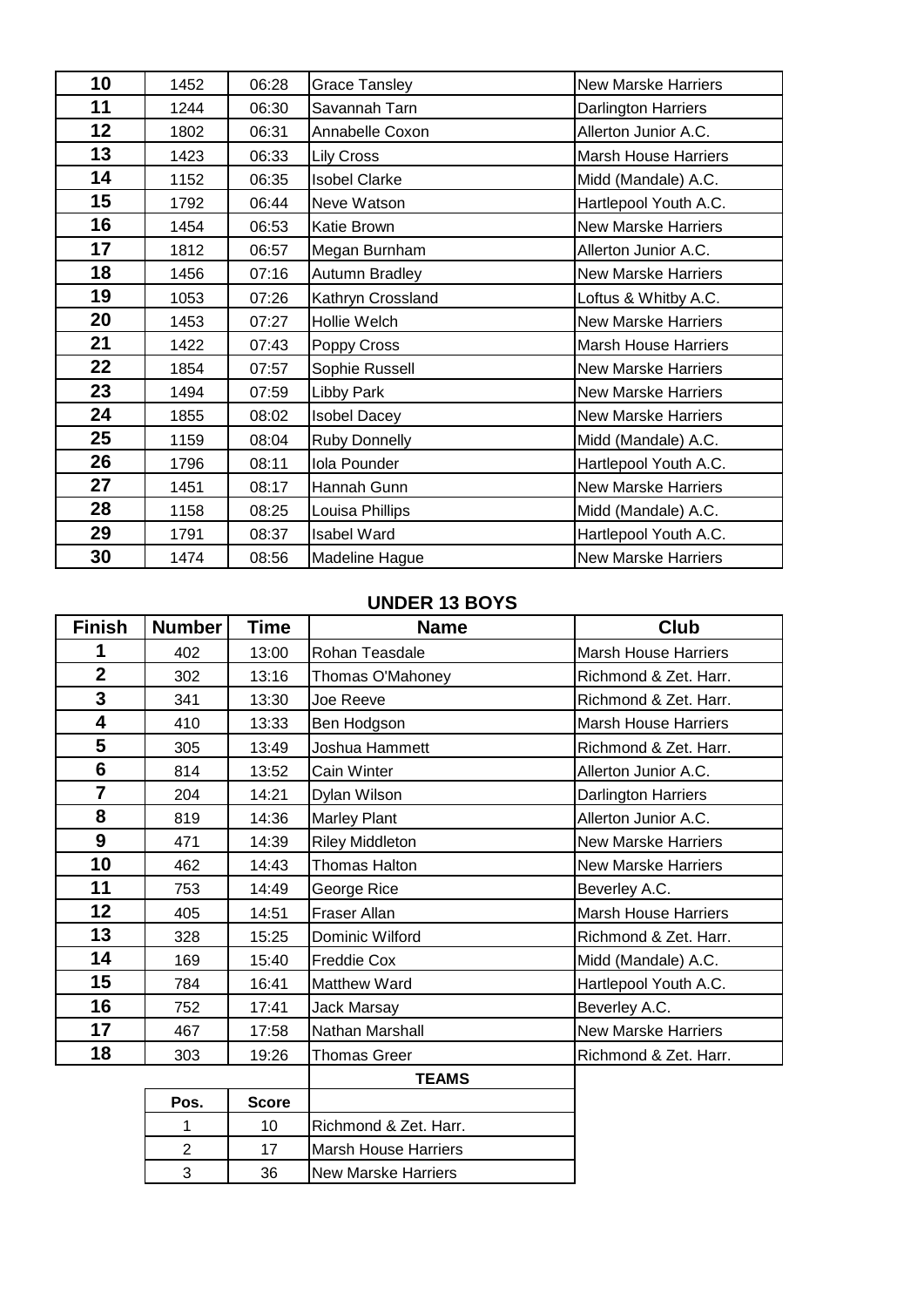**UNDER 13 GIRLS**

| <b>Finish</b>           | Number | Time  | <b>Name</b>           | <b>Club</b>                 |
|-------------------------|--------|-------|-----------------------|-----------------------------|
| 1                       | 1552   | 13:31 | <b>Issy Nicholls</b>  | Scarborough A.C.            |
| $\overline{\mathbf{2}}$ | 1164   | 13:57 | Emma McNeill          | Midd (Mandale) A.C.         |
| 3                       | 1169   | 14:11 | Zoe Hill              | Midd (Mandale) A.C.         |
| 4                       | 1205   | 14:26 | <b>Gabrielle Hall</b> | Darlington Harriers         |
| 5                       | 1302   | 14:30 | Alana Teasdale        | Richmond & Zet. Harr.       |
| $6\phantom{1}$          | 1304   | 14:33 | <b>Holly McCowie</b>  | Richmond & Zet. Harr.       |
| $\overline{7}$          | 1752   | 14:37 | Erin Glover           | Beverley A.C.               |
| 8                       | 1472   | 14:44 | <b>Essie Croce</b>    | <b>New Marske Harriers</b>  |
| 9                       | 1568   | 15:17 | Anya Potter-Firth     | Scarborough A.C.            |
| 10                      | 1572   | 15:23 | Georgia Wood          | Scarborough A.C.            |
| 11                      | 1322   | 15:31 | <b>Maisy Squires</b>  | Richmond & Zet. Harr.       |
| 12                      | 1166   | 15:39 | Imogen Lillie         | Midd (Mandale) A.C.         |
| 13                      | 1470   | 15:43 | <b>Isobelle Troop</b> | <b>New Marske Harriers</b>  |
| 14                      | 1457   | 16:01 | Sophie Dickinson      | <b>New Marske Harriers</b>  |
| 15                      | 1209   | 16:02 | <b>Emily Vest</b>     | Darlington Harriers         |
| 16                      | 1467   | 16:23 | <b>Molly Thrower</b>  | <b>New Marske Harriers</b>  |
| 17                      | 1702   | 16:28 | Adele Dry             | Teesdale A.C.               |
| 18                      | 1207   | 16:34 | Fern Shelton          | Darlington Harriers         |
| 19                      | 1420   | 17:09 | <b>Beth Fisher</b>    | <b>Marsh House Harriers</b> |
| 20                      | 1751   | 17:29 | <b>Emily Holloway</b> | Beverley A.C.               |
| 21                      | 1460   | 17:30 | Zoe Coates            | <b>New Marske Harriers</b>  |
| 22                      | 1475   | 17:43 | Camille Hague         | <b>New Marske Harriers</b>  |
| 23                      | 1471   | 17:52 | <b>Tilly Croce</b>    | <b>New Marske Harriers</b>  |
| 24                      | 1753   | 18:54 | Jorta Hutchinson      | Beverley A.C.               |
| 25                      | 1168   | 21:08 | Phoebe Wilson         | Midd (Mandale) A.C.         |
|                         |        |       | <b>TEAMS</b>          |                             |

|      |              | ட்கங்                      |
|------|--------------|----------------------------|
| Pos. | <b>Score</b> |                            |
|      | 17           | Midd (Mandale) A.C.        |
|      | 20           | Scarborough A.C.           |
| 3    | 22           | Richmond & Zet. Harr.      |
|      | 35           | <b>New Marske Harriers</b> |
| 5    | 37           | <b>Darlington Harriers</b> |
|      | 51           | Beverley A.C.              |

#### **UNDER 15 BOYS**

| <b>Finish</b> | <b>Number</b> | <b>Time</b> | <b>Name</b>             | Club                        |
|---------------|---------------|-------------|-------------------------|-----------------------------|
|               | 315           | 14:01       | Kyle Rabjohn            | Richmond & Zet. Harr.       |
| $\mathbf{2}$  | 329           | 14:05       | Charlie Stephenson      | Richmond & Zet. Harr.       |
| 3             | 306           | 15:08       | <b>Daniel Francis</b>   | Richmond & Zet. Harr.       |
| 4             | 561           | 15:44       | Harry Butterworth       | Scarborough A.C.            |
| 5             | 817           | 16:27       | <b>Holden Outhwaite</b> | Allerton Junior A.C.        |
| 6             | 203           | 16:31       | <b>Harry Wilson</b>     | <b>Darlington Harriers</b>  |
| 7             | 403           | 16:55       | Alan Edwards            | <b>Marsh House Harriers</b> |
| 8             | 404           | 17:28       | Lewis Reed              | <b>Marsh House Harriers</b> |
| 9             | 406           | 17:39       | Nathan Nicholson        | <b>Marsh House Harriers</b> |
| 10            | 307           | 17:39       | George McCowie          | Richmond & Zet. Harr.       |
| 11            | 473           | 20:00       | <b>Elliot Smith</b>     | <b>New Marske Harriers</b>  |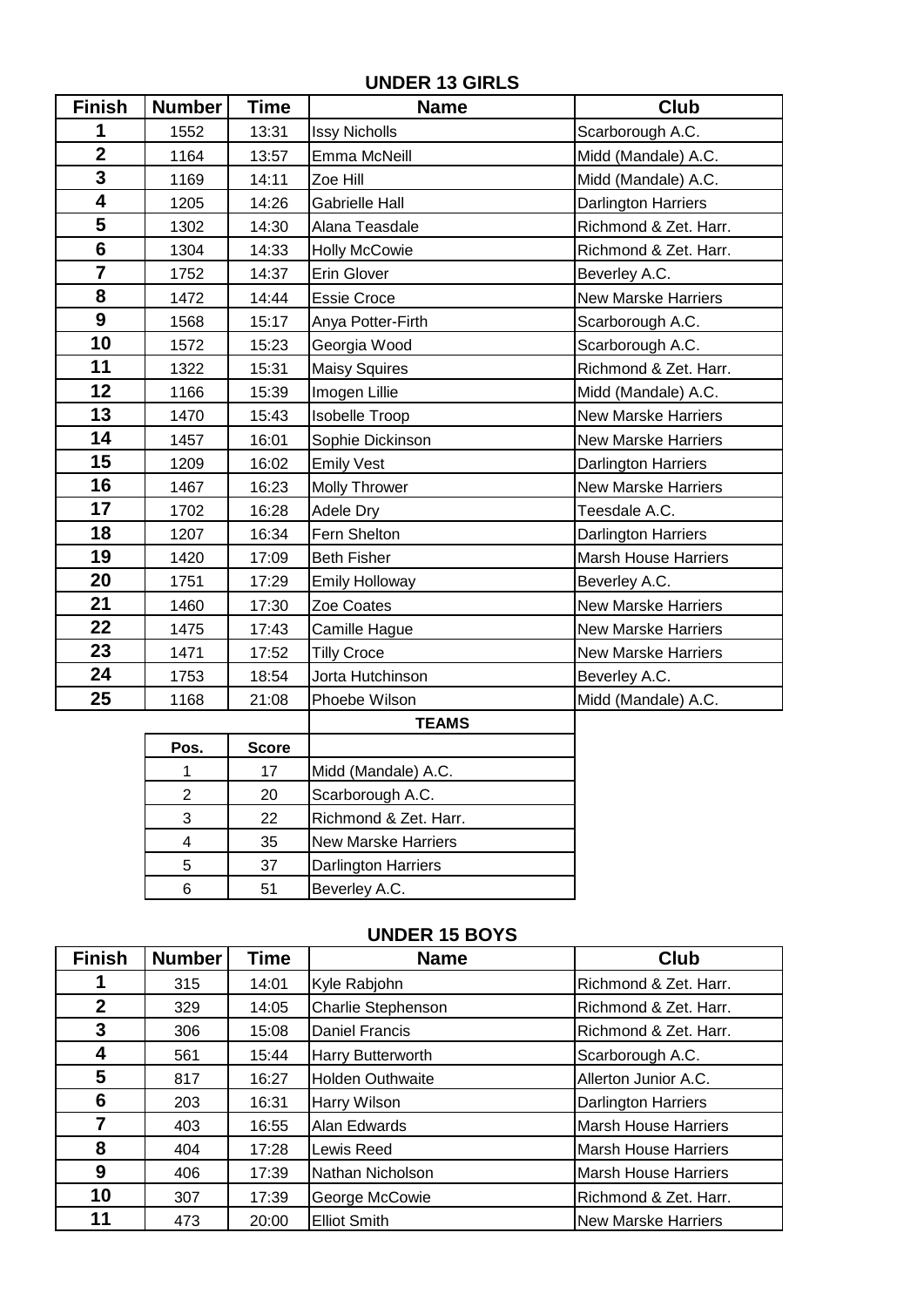| 12 | 337 | 20:48 | <b>Callum Crisp</b> | <b>IRichmond &amp; Zet. Harr.</b> |
|----|-----|-------|---------------------|-----------------------------------|
| 13 | 834 | 20:53 | Adam King           | Easingwold R. Club                |
| 14 | 342 | 20:54 | Joe Withers         | <b>IRichmond &amp; Zet. Harr.</b> |
|    |     |       | <b>TEAMS</b>        |                                   |

| Pos. | Score |                                   |
|------|-------|-----------------------------------|
|      |       | <b>IRichmond &amp; Zet. Harr.</b> |
|      |       | Marsh House Harriers              |

## **UNDER 15 GIRLS**

| <b>Finish</b>  | <b>Number</b>  | Time         | <b>Name</b>                | <b>Club</b>                |
|----------------|----------------|--------------|----------------------------|----------------------------|
| 1              | 1210           | 16:21        | Emma Hart                  | Darlington Harriers        |
| $\overline{2}$ | 1202           | 17:34        | Peta Collins               | <b>Darlington Harriers</b> |
| 3              | 1828           | 17:56        | Isla McClanachan           | Easingwold R. Club         |
| 4              | 1305           | 18:22        | <b>Emily Francis</b>       | Richmond & Zet. Harr.      |
| 5              | 1488           | 18:40        | <b>Ruby Whitney</b>        | <b>New Marske Harriers</b> |
| 6              | 1479           | 18:44        | <b>Emily Brown</b>         | <b>New Marske Harriers</b> |
| $\overline{7}$ | 1477           | 19:06        | Sophie Brining             | <b>New Marske Harriers</b> |
| 8              | 1856           | 19:17        | Megan Tipper               | <b>New Marske Harriers</b> |
| 9              | 1066           | 20:00        | Grace Cook                 | Loftus & Whitby A.C.       |
| 10             | 1182           | 20:02        | Sophie Vickers             | Midd (Mandale) A.C.        |
| 11             | 1180           | 20:13        | <b>Caitlin Andrews</b>     | Midd (Mandale) A.C.        |
| 12             | 1178           | 24:20        | Tyler Wedgewood            | Midd (Mandale) A.C.        |
|                |                |              | <b>TEAMS</b>               |                            |
|                | Pos.           | <b>Score</b> |                            |                            |
|                |                | 18           | <b>New Marske Harriers</b> |                            |
|                | $\overline{2}$ | 33           | Richmond & Zet. Harr.      |                            |

#### **UNDER 17 BOYS**

| <b>Finish</b> | <b>Number</b> | Time  | <b>Name</b>              | Club                        |
|---------------|---------------|-------|--------------------------|-----------------------------|
|               | 253           | 19:22 | Joshua Fothergill        | Thirsk & Sowerby Harr.      |
| $\mathbf 2$   | 485           | 20:30 | Dominic Shipman          | <b>New Marske Harriers</b>  |
| 3             | 555           | 20:45 | <b>Christian Mummert</b> | Scarborough A.C.            |
| 4             | 9             | 20:54 | <b>Ben Grounds</b>       | <b>H'Pool Burn Road</b>     |
| 5             | 59            | 21:09 | Joseph Leather           | Loftus & Whitby A.C.        |
| 6             | 754           | 21:16 | Jonathan Dennison        | Beverley A.C.               |
|               | 431           | 23:28 | Ryan Brockbank           | <b>Marsh House Harriers</b> |
| 8             | 411           | 24:00 | <b>Charlie Fleming</b>   | <b>Marsh House Harriers</b> |

|               |               |       | <b>SENIOR WOMEN</b>       |                            |                 |
|---------------|---------------|-------|---------------------------|----------------------------|-----------------|
| <b>Finish</b> | <b>Number</b> | Time  | <b>Name</b>               | Club                       | Cat             |
|               | 1321          | 19:53 | Jo Adams                  | Richmond & Zet. Harr.      | <b>SEN</b>      |
| $\mathbf{2}$  | 1464          | 20:06 | Eli Barnbrook             | <b>New Marske Harriers</b> | U20             |
| 3             | 1106          | 20:49 | <b>Hollie Elliott</b>     | M'bro & Cleve Harriers     | U20             |
| 4             | 1235          | 21:18 | <b>Bernadette Caygill</b> | <b>Darlington Harriers</b> | V40             |
| 5             | 1829          | 21:30 | Susan McClanachan         | Easingwold R. Club         | V <sub>50</sub> |
| 6             | 1491          | 21:31 | Sharon Bulman             | <b>New Marske Harriers</b> | V40             |
|               | 1469          | 22:17 | Kath Aspin                | <b>New Marske Harriers</b> | V <sub>50</sub> |
| 8             | 1325          | 22:26 | Rosie Adams               | Richmond & Zet. Harr.      | <b>SEN</b>      |
| 9             | 1217          | 22:38 | Sue Phillips              | <b>Darlington Harriers</b> | V <sub>55</sub> |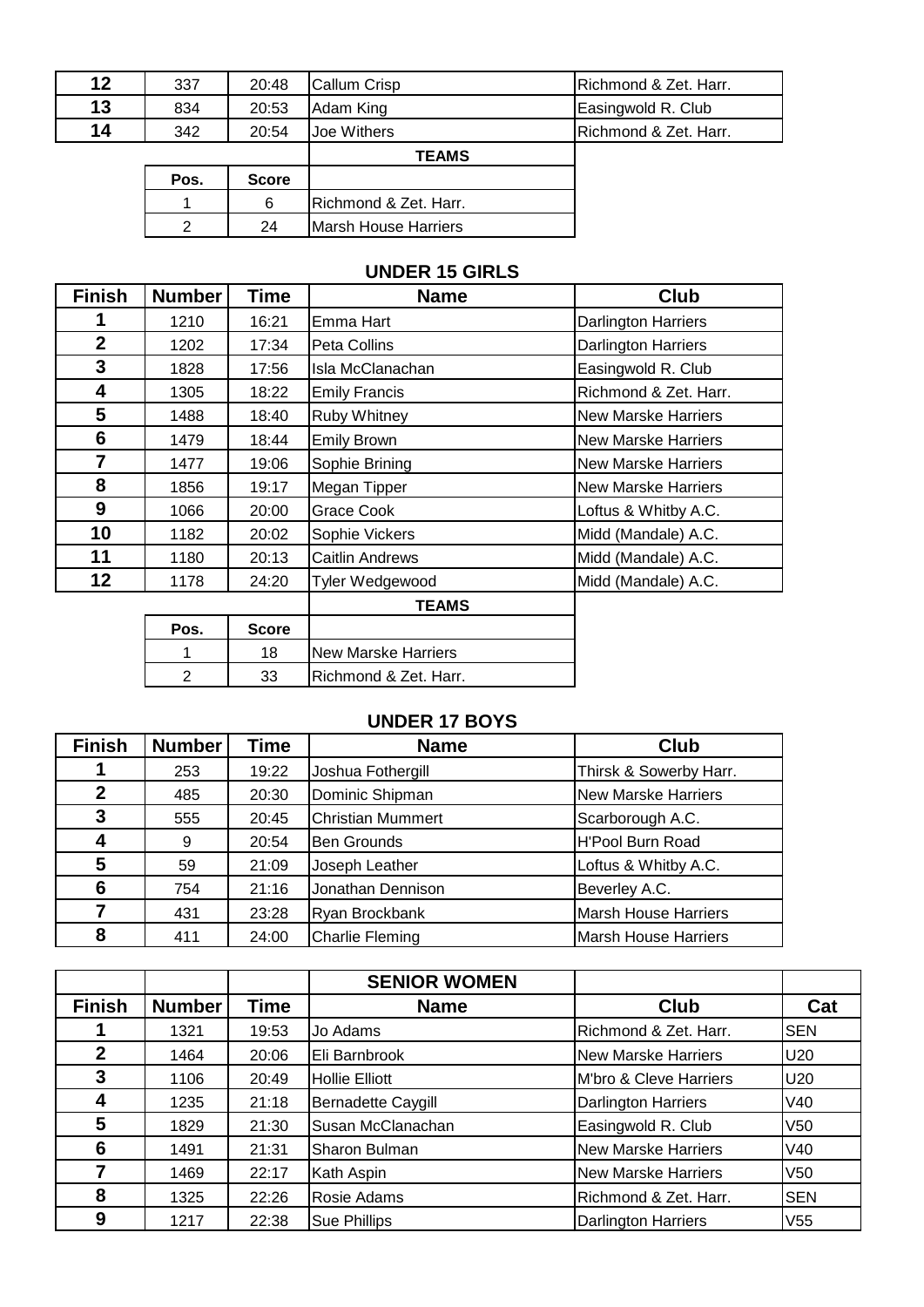| 10       | 1357         | 22:43 | Louise Trainor              | Quakers Running Club                           | V45             |
|----------|--------------|-------|-----------------------------|------------------------------------------------|-----------------|
| 11       | 1253         | 22:51 | Olivia Mulligan             | Thirsk & Sowerby Harr.                         | <b>SEN</b>      |
| 12       | 1556         | 22:57 | <b>Hester Butterworth</b>   | Scarborough A.C.                               | V45             |
| 13       | 1826         | 23:05 | Marie Murtagh               | Easingwold R. Club                             | V35             |
| 14       | 1245         | 23:05 | Jade Hutchinson             | <b>Darlington Harriers</b>                     | U20             |
| 15       | 1218         | 23:30 | Linda Noble                 | Darlington Harriers                            | V50             |
| 16       | 1016         | 23:37 | Gemma Harcombe-Moore        | H'Pool Burn Road                               | <b>SEN</b>      |
| 17       | 1461         | 23:37 | Patricia Speedie            | <b>New Marske Harriers</b>                     | V45             |
| 18       | 1313         | 23:51 | Jacqueline Keavney          | Richmond & Zet. Harr.                          | V <sub>50</sub> |
| 19       | 1626         | 24:08 | Michelle Jane               | Aycliffe Running Club                          | <b>SEN</b>      |
| 20       | 1416         | 24:20 | Laura Edwards               | <b>Marsh House Harriers</b>                    | U17             |
| 21       | 1628         | 24:21 | Michelle Zamir              | Aycliffe Running Club                          | V40             |
| 22       | 1263         | 24:27 | Donna James                 | Thirsk & Sowerby Harr.                         | V50             |
| 23       | 1739         | 24:28 | <b>Katie Abel</b>           | Stockton Striders A.C.                         | <b>SEN</b>      |
| 24       | 1001         | 24:29 | Sharon Stephenson           | <b>H'Pool Burn Road</b>                        | V45             |
| 25       | 1857         | 24:32 | Jordan Thrower              | <b>New Marske Harriers</b>                     | U17             |
| 26       | 1222         | 24:37 | Pauline Brown               | <b>Darlington Harriers</b>                     | V50             |
| 27       | 1057         | 24:41 | Kyah Hall                   | Loftus & Whitby A.C.                           | <b>SEN</b>      |
| 28       | 1512         | 24:49 | <b>Kirsty Struthers</b>     | North York Moors A.C.                          | <b>SEN</b>      |
| 29       | 1952         | 24:56 | <b>Kirsty Walker</b>        | Birtley A.C.                                   | <b>SEN</b>      |
| 30       | 1104         | 25:02 | Joanna Casson               | M'bro & Cleve Harriers                         | V40             |
| 31       | 1355         | 25:10 | Lucia Minto                 | <b>Quakers Running Club</b>                    | V35             |
| 32       | 1510         | 25:24 | Sharon Gaytor               | North York Moors A.C.                          | V50             |
| 33       | 1652         | 25:33 | <b>Lucy Armstrong</b>       | Darlington Tri Club                            | V40             |
| 34       | 1055         | 25:43 | <b>Susan Dick</b>           | Loftus & Whitby A.C.                           | V40             |
| 35       | 1324         | 25:44 | Kiska Wilson                | Richmond & Zet. Harr.                          | <b>SEN</b>      |
| 36       | 1064         | 25:44 | Michaela Welham             | Loftus & Whitby A.C.                           | V40             |
| 37       | 1511         | 26:20 | <b>Kimberley Sikbz</b>      | North York Moors A.C.                          | <b>SEN</b>      |
| 38       | 1223         | 26:22 | Diane Jones                 | Darlington Harriers                            | V45             |
| 39       | 1112         | 26:24 | Janet Stainsby              | M'bro & Cleve Harriers                         | V45             |
| 40       | 1555         | 26:31 | Sacha Butterworth           | Scarborough A.C.                               | U17             |
| 41       | 1731         | 26:33 | <b>Kay Stokes</b>           | Stockton Striders A.C.                         | V55             |
| 42       | 1703         | 26:41 | Denise Tunstall             | Teesdale A.C.                                  | V50             |
| 43       | 1630         | 26:44 | Susan Milburn               | <b>Aycliffe Running Club</b>                   | V55             |
| 44       | 1363         | 26:46 | Julie Russell               | <b>Quakers Running Club</b>                    | V45             |
| 45<br>46 | 1498         | 26:46 | Rebecca Aspin               | <b>New Marske Harriers</b>                     | U20             |
| 47       | 1490         | 26:57 | <b>Charlotte Stonehouse</b> | <b>New Marske Harriers</b>                     | V40             |
| 48       | 1249         | 27:13 | Pauline Gorman              | Darlington Harriers                            | V55             |
| 49       | 1315         | 27:22 | Pauline Whittaker           | Richmond & Zet. Harr.                          | V50             |
| 50       | 1020         | 27:27 | Victoria Fawcett            | H'Pool Burn Road                               | V45             |
| 51       | 1727         | 27:42 | Liz Simpson                 | Stockton Striders A.C.                         | V35<br>V45      |
| 52       | 1307<br>1501 | 27:45 | Fiona Wilson                | Richmond & Zet. Harr.                          | V40             |
| 53       |              | 27:57 | Annemarie Wilson            | North York Moors A.C.                          | V45             |
| 54       | 1354         | 28:05 | Claire Chapman              | <b>Quakers Running Club</b>                    | V40             |
| 55       | 1458         | 28:08 | Sarah Gunn                  | <b>New Marske Harriers</b><br>H'Pool Burn Road | V40             |
| 56       | 1017         | 28:24 | <b>Clair Minton</b>         |                                                |                 |
| 57       | 1508         | 28:27 | Angela Ackerley             | North York Moors A.C.                          | V45             |
|          | 1463         | 28:39 | Anne Houchen                | <b>New Marske Harriers</b>                     | V45             |
| 58       | 1069         | 28:40 | Caroline Palin              | Loftus & Whitby A.C.                           | V40             |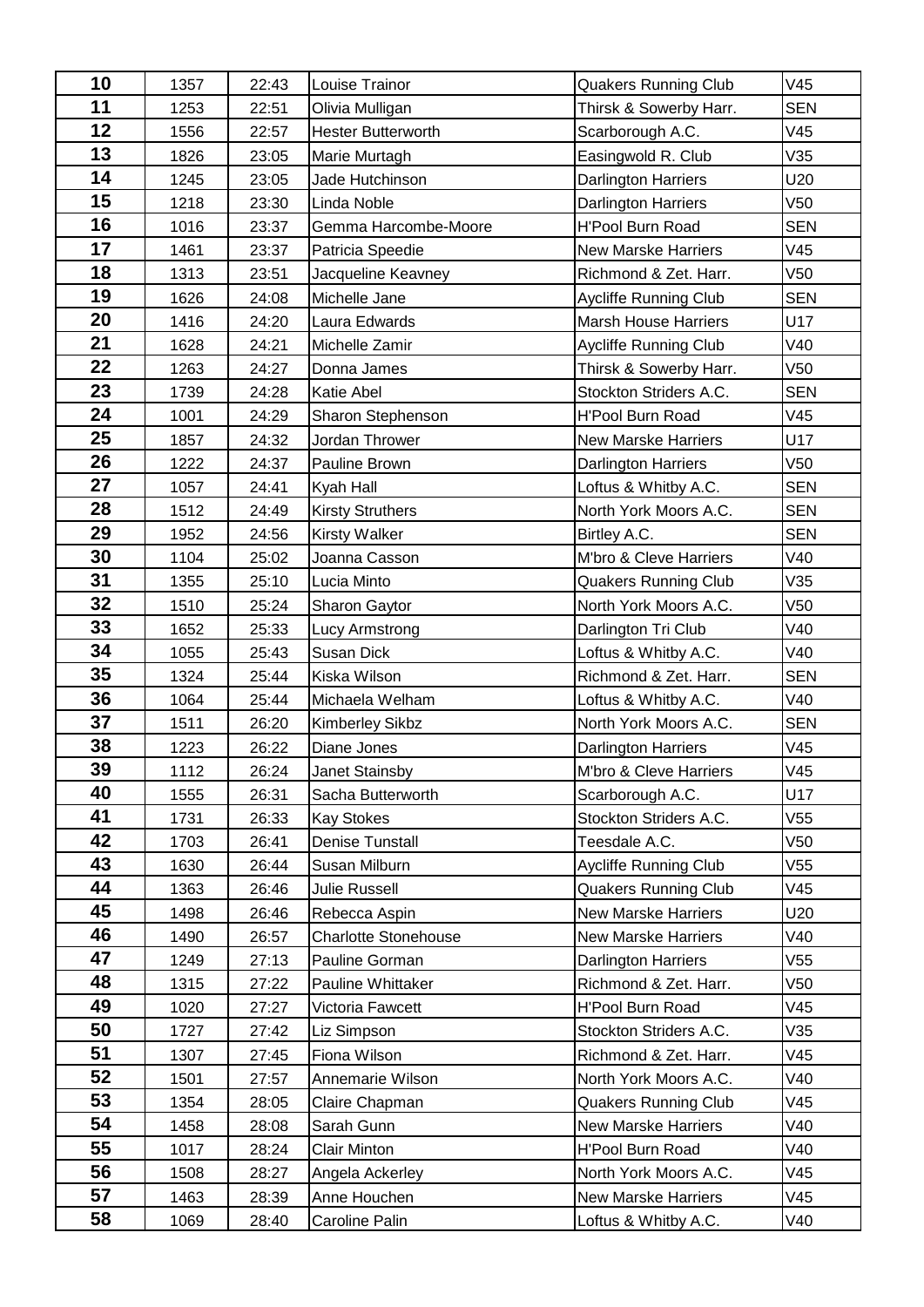| 59 | 1732                    | 28:41        | Stockton Striders A.C.<br>Tara Oxley   |                              | V35             |
|----|-------------------------|--------------|----------------------------------------|------------------------------|-----------------|
| 60 | 1008                    | 28:46        | <b>Cary Surtees</b>                    | <b>H'Pool Burn Road</b>      | V <sub>50</sub> |
| 61 | 1726                    | 28:48        | Elizabeth Jordan                       | Stockton Striders A.C.       | V <sub>55</sub> |
| 62 | 1509                    | 28:58        | Asma Shaffi                            | North York Moors A.C.        | V45             |
| 63 | 1314                    | 29:19        | Nicola Buckett                         | Richmond & Zet. Harr.        | V45             |
| 64 | 1238                    | 29:26        | Sarah Guy                              | Darlington Harriers          | <b>SEN</b>      |
| 65 | 1505                    | 29:37        | Geraldine Crawford                     | North York Moors A.C.        | V45             |
| 66 | 1360                    | 29:46        | <b>Bev Snook</b>                       | <b>Quakers Running Club</b>  | V <sub>55</sub> |
| 67 | 1502                    | 29:50        | Anne Robson                            | North York Moors A.C.        | V60             |
| 68 | 1492                    | 30:01        | Louise Danby                           | <b>New Marske Harriers</b>   | <b>SEN</b>      |
| 69 | 1320                    | 30:07        | <b>Diane Adkins</b>                    | Richmond & Zet. Harr.        | V <sub>50</sub> |
| 70 | 1359                    | 30:15        | Angela Clement                         | <b>Quakers Running Club</b>  | V40             |
| 71 | 1729                    | 30:16        | Jill Abel                              | Stockton Striders A.C.       | V <sub>55</sub> |
| 72 | 1259                    | 30:23        | Faith Coy                              | Thirsk & Sowerby Harr.       | V40             |
| 73 | 1266                    | 30:26        | <b>Tracey Lowther</b>                  | Thirsk & Sowerby Harr.       | V45             |
| 74 | 1496                    | 30:36        | Michelle O'Grady                       | <b>New Marske Harriers</b>   | V35             |
| 75 | 1462                    | 31:08        | Kerry Welch                            | <b>New Marske Harriers</b>   | V35             |
| 76 | 1265                    | 31:20        | <b>Heather Bell</b>                    | Thirsk & Sowerby Harr.       | V55             |
| 77 | 1019                    | 31:22        | Julie McGrath                          | H'Pool Burn Road             | V <sub>55</sub> |
| 78 | 1733                    | 31:42        | Helen Johnston                         | Stockton Striders A.C.       | V45             |
| 79 | 1255                    | 31:49        | Alison Butcher                         | Thirsk & Sowerby Harr.       | V <sub>50</sub> |
| 80 | 1264                    | 31:50        | Sara Langstaff                         | Thirsk & Sowerby Harr.       | V <sub>55</sub> |
| 81 | 1738                    | 31:59        | Suzanne Brodie                         | Stockton Striders A.C.       | V35             |
| 82 | 1476                    | 32:05        | Amanda Waller                          | <b>New Marske Harriers</b>   | V <sub>55</sub> |
| 83 | 1633                    | 32:11        | <b>Lindsey Brown</b>                   | Aycliffe Running Club        | <b>SEN</b>      |
| 84 | 1323                    | 32:15        | Jane Bond                              | Richmond & Zet. Harr.        | V <sub>50</sub> |
| 85 | 1832                    | 32:37        | Natalie Gobbi                          | Easingwold R. Club           | <b>SEN</b>      |
| 86 | 1465                    | 32:41        | Louise Worsey                          | <b>New Marske Harriers</b>   | V <sub>50</sub> |
| 87 | 1632                    | 32:47        | Jane Burnside                          | <b>Aycliffe Running Club</b> | V60             |
| 88 | 1358                    | 32:56        | <b>Quakers Running Club</b><br>Sue New |                              | V <sub>50</sub> |
| 89 | 1635                    | 33:18        | Donna Campbell                         | Aycliffe Running Club        | V40             |
| 90 | 1250                    | 34:21        | Caroline Gibson                        | <b>Darlington Harriers</b>   | V35             |
| 91 | 1468                    | 34:26        | Diane Hall                             | <b>New Marske Harriers</b>   | V55             |
| 92 | 1101                    | 34:26        | <b>Christine Richardson</b>            | M'bro & Cleve Harriers       | V60             |
| 93 | 1262                    | 35:17        | Catherine Lumb                         | Thirsk & Sowerby Harr.       | V55             |
| 94 | 1627                    | 35:34        | Susan Clark                            | Aycliffe Running Club        | V60             |
| 95 | 1258                    | 44:07        | Marian Codling                         | Thirsk & Sowerby Harr.       | $V75+$          |
|    |                         |              | <b>TEAMS</b>                           |                              |                 |
|    | Pos.                    | <b>Score</b> |                                        |                              |                 |
|    | 1                       | 32           | <b>New Marske Harriers</b>             |                              |                 |
|    | $\overline{c}$          | 42           | <b>Darlington Harriers</b>             |                              |                 |
|    | 3                       | 62           | Richmond & Zet. Harr.                  |                              |                 |
|    | $\overline{\mathbf{4}}$ | 138          | <b>Quakers Running Club</b>            |                              |                 |
|    | 5                       | 144          | <b>H'Pool Burn Road</b>                |                              |                 |
|    | 6                       | 149          | North York Moors A.C.                  |                              |                 |
|    | $\overline{7}$          | 155          | Loftus & Whitby A.C.                   |                              |                 |
|    | 8                       | 164          | M'bro & Cleve Harriers                 |                              |                 |
|    | 9                       | 166          | <b>Aycliffe Running Club</b>           |                              |                 |
|    | 10                      | 173          | Stockton Striders A.C.                 |                              |                 |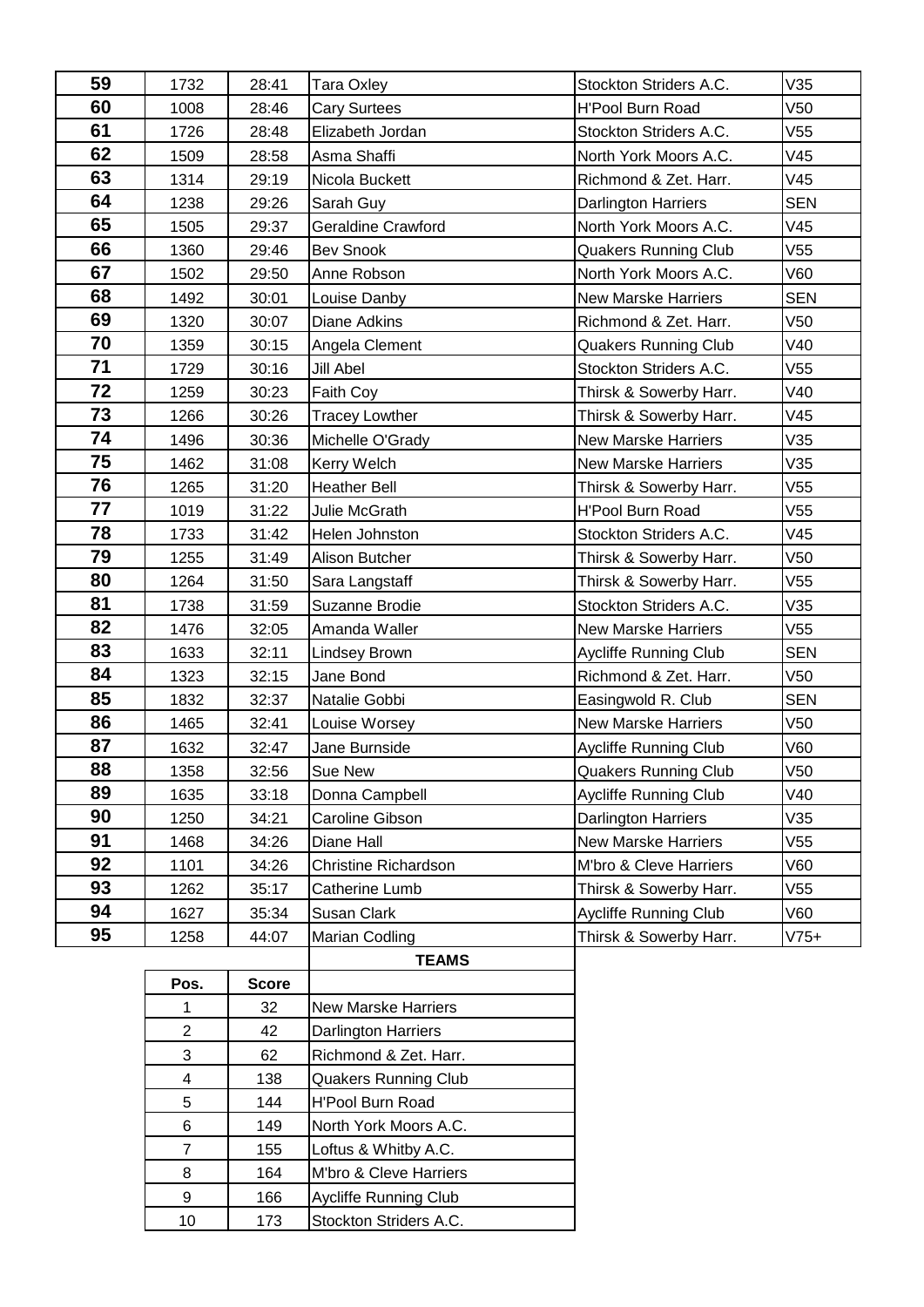| 1<br>◢ | 178 |
|--------|-----|
|        |     |
|        |     |

Thirsk & Sowerby Harr.

|                         |                |             | <b>SENIOR MEN</b>      |                             |            |
|-------------------------|----------------|-------------|------------------------|-----------------------------|------------|
| <b>Finish</b>           | <b>Number</b>  | <b>Time</b> | <b>Name</b>            | <b>Club</b>                 | Cat        |
|                         | 119            | 31:46       | Greg Jayasuriya        | M'bro & Cleve Harriers      | <b>SEN</b> |
| $\mathbf{2}$            | 494            | 32:51       | Dean Newton            | <b>New Marske Harriers</b>  | <b>SEN</b> |
| 3                       | 357            | 33:02       | Michael Joyeux         | <b>Quakers Running Club</b> | <b>SEN</b> |
| $\overline{\mathbf{4}}$ | 336            | 33:29       | Rob Scott              | Richmond & Zet. Harr.       | <b>SEN</b> |
| 5                       | 64             | 34:29       | James Wilson           | Loftus & Whitby A.C.        | <b>SEN</b> |
| $6\phantom{1}6$         | 954            | 34:52       | lan Robinson           | <b>Heaton Harriers</b>      | <b>SEN</b> |
| $\overline{\mathbf{7}}$ | 322            | 35:07       | Scott Wardman          | Richmond & Zet. Harr.       | <b>SEN</b> |
| 8                       | 136            | 35:13       | Stephen McDougall      | M'bro & Cleve Harriers      | <b>SEN</b> |
| 9                       | 6              | 35:18       | <b>Richard Darling</b> | <b>H'Pool Burn Road</b>     | <b>SEN</b> |
| 10                      | 902            | 35:22       | James Wilkinson        | M'bro & Cleve Harriers      | <b>SEN</b> |
| 11                      | 8              | 35:25       | <b>Gary Grounds</b>    | H'Pool Burn Road            | V45        |
| 12                      | $\overline{7}$ | 35:28       | lan Wilson             | H'Pool Burn Road            | <b>SEN</b> |
| 13                      | 508            | 35:31       | Paul McLean            | North York Moors A.C.       | <b>SEN</b> |
| 14                      | 13             | 35:34       | Simon Bennett          | <b>H'Pool Burn Road</b>     | <b>SEN</b> |
| 15                      | 880            | 35:42       | Darren Thompson        | Darlington Harriers         | <b>SEN</b> |
| 16                      | 432            | 35:44       | Liam Aldridge          | <b>Marsh House Harriers</b> | <b>SEN</b> |
| 17                      | 331            | 35:49       | Reece Dalton           | Richmond & Zet. Harr.       | U20        |
| 18                      | 324            | 36:00       | Lee Davies             | Richmond & Zet. Harr.       | V40        |
| 19                      | 125            | 36:08       | Ryan Norman            | M'bro & Cleve Harriers      | <b>SEN</b> |
| 20                      | 70             | 36:10       | John Weatherill        | Loftus & Whitby A.C.        | <b>SEN</b> |
| 21                      | 477            | 36:11       | Andrew Pearson         | <b>New Marske Harriers</b>  | V45        |
| 22                      | 38             | 36:20       | Vaughan Godber         | H'Pool Burn Road            | V45        |
| 23                      | $\mathbf{1}$   | 36:21       | Paul Wilson            | H'Pool Burn Road            | V40        |
| 24                      | 512            | 36:22       | Josh Abrook            | North York Moors A.C.       | <b>SEN</b> |
| 25                      | 529            | 36:29       | <b>Harry Potter</b>    | North York Moors A.C.       | U20        |
| 26                      | 368            | 36:33       | Marc Ellis             | <b>Quakers Running Club</b> | V45        |
| 27                      | 230            | 36:38       | <b>Wesley Tarn</b>     | Darlington Harriers         | <b>SEN</b> |
| 28                      | 547            | 36:48       | <b>Tony Holland</b>    | North York Moors A.C.       | V40        |
| 29                      | 318            | 37:06       | Ken Harker             | Richmond & Zet. Harr.       | V45        |
| 30                      | 120            | 37:15       | Aaron Keys             | M'bro & Cleve Harriers      | <b>SEN</b> |
| 31                      | 224            | 37:16       | Simon Rogers           | <b>Darlington Harriers</b>  | V45        |
| 32                      | 514            | 37:18       | <b>Philip Utley</b>    | North York Moors A.C.       | V45        |
| 33                      | 519            | 37:20       | David Watkins          | North York Moors A.C.       | V50        |
| 34                      | 419            | 37:23       | Matthew Bowman         | <b>Marsh House Harriers</b> | U20        |
| 35                      | 532            | 37:25       | Stefan McLoughlan      | North York Moors A.C.       | <b>SEN</b> |
| 36                      | 479            | 37:26       | <b>Clive Thornton</b>  | <b>New Marske Harriers</b>  | V50        |
| 37                      | 109            | 37:29       | <b>Brian Casson</b>    | M'bro & Cleve Harriers      | V40        |
| 38                      | 5              | 37:31       | Victor Brudenell       | H'Pool Burn Road            | V50        |
| 39                      | 515            | 37:38       | <b>Richard Fawcett</b> | North York Moors A.C.       | <b>SEN</b> |
| 40                      | 220            | 37:49       | Colin Taylor           | <b>Darlington Harriers</b>  | V40        |
| 41                      | 415            | 37:55       | <b>Chris Jefferies</b> | <b>Marsh House Harriers</b> | V45        |
| 42                      | 429            | 37:57       | Mark Bown              | <b>Marsh House Harriers</b> | <b>SEN</b> |
| 43                      | 110            | 38:02       | Paul Chow              | M'bro & Cleve Harriers      | V40        |
| 44                      | 511            | 38:09       | Jonathan Skidmore      | North York Moors A.C.       | V40        |
| 45                      | 126            | 38:12       | Adam Poole             | M'bro & Cleve Harriers      | V40        |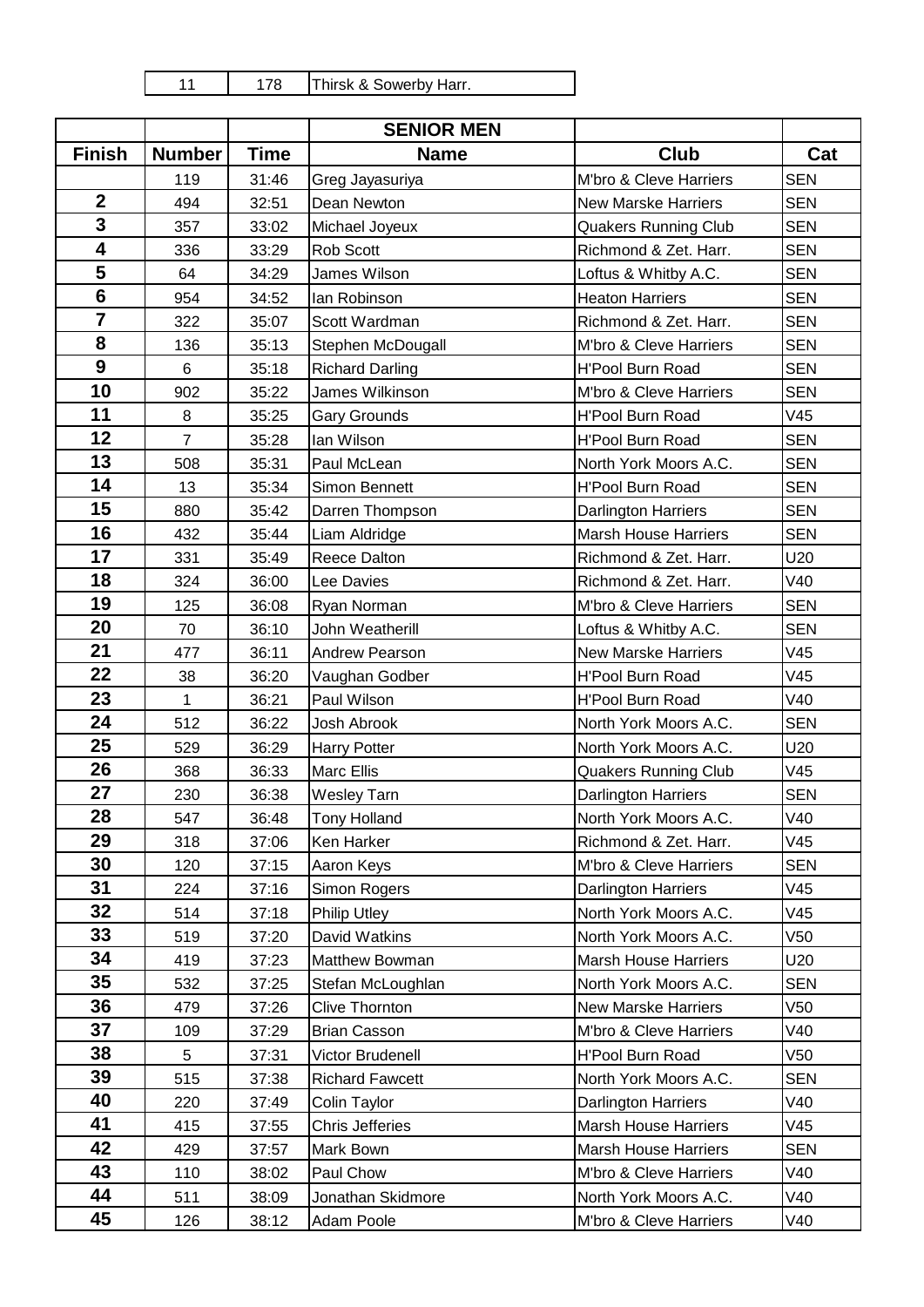| 46       | 546        | 38:21          | Andrew Ackerley                  | North York Moors A.C.                                | V40                    |
|----------|------------|----------------|----------------------------------|------------------------------------------------------|------------------------|
| 47       | 828        | 38:24          | Neil King                        | Easingwold R. Club                                   | V45                    |
| 48       | 838        | 38:35          | Craig Gath                       | Easingwold R. Club                                   | V40                    |
| 49       | 414        | 38:38          | Gary Dack                        | <b>Marsh House Harriers</b>                          | V <sub>50</sub>        |
| 50       | 14         | 38:44          | <b>Tony Oliver</b>               | <b>H'Pool Burn Road</b>                              | V <sub>50</sub>        |
| 51       | 873        | 38:49          | Phil Teece                       | <b>Darlington Harriers</b>                           | V <sub>55</sub>        |
| 52       | 237        | 38:57          | David McKenna                    | <b>Darlington Harriers</b>                           | V45                    |
| 53       | 503        | 38:59          | Paul McGough                     | North York Moors A.C.                                | V40                    |
| 54       | 103        | 39:03          | Gordon Baird                     | M'bro & Cleve Harriers                               | V <sub>55</sub>        |
| 55       | 835        | 39:09          | Mark Whiteman                    | Easingwold R. Club                                   | V <sub>50</sub>        |
| 56       | 505        | 39:11          | <b>Richard Atkins</b>            | North York Moors A.C.                                | <b>SEN</b>             |
| 57       | 73         | 39:14          | Rob Williamson                   | Loftus & Whitby A.C.                                 | V <sub>50</sub>        |
| 58       | 71         | 39:17          | <b>Steve Hardy</b>               | Loftus & Whitby A.C.                                 | V40                    |
| 59       | 829        | 39:18          | Stephen Loseby                   | Easingwold R. Club                                   | V <sub>50</sub>        |
| 60       | 261        | 39:19          | Tom Levi                         | Thirsk & Sowerby Harr.                               | <b>SEN</b>             |
| 61       | 627        | 39:22          | Peter Milburn                    | <b>Aycliffe Running Club</b>                         | V <sub>55</sub>        |
| 62       | 516        | 39:24          | <b>Jack Hustwitt</b>             | North York Moors A.C.                                | <b>SEN</b>             |
| 63       | 654        | 39:32          | Tom Nixon                        | Darlington Tri Club                                  | <b>SEN</b>             |
| 64       | 114        | 39:52          | Paul Garrens                     | M'bro & Cleve Harriers                               | V40                    |
| 65       | 248        | 39:57          | Steven Wilkinson                 | <b>Darlington Harriers</b>                           | V45                    |
| 66       | 421        | 39:58          | Dave Mulholland                  | <b>Marsh House Harriers</b>                          | <b>SEN</b>             |
| 67       | 263        | 39:59          | Stephan Tomaczewski              | Thirsk & Sowerby Harr.                               | V55                    |
| 68       | 118        | 40:15          | Mark Jackson                     | M'bro & Cleve Harriers                               | <b>SEN</b>             |
| 69       | 746        | 40:20          | Paul Johnson                     | Stockton Striders A.C.                               | V45                    |
| 70       | 731        | 40:21          | <b>Michael Burke</b>             | Stockton Striders A.C.                               | <b>SEN</b>             |
| 71       | 542        | 40:23          | Jon Parker                       | North York Moors A.C.                                | <b>SEN</b>             |
| 72       | 3          | 40:28          | Graham Jones                     | <b>H'Pool Burn Road</b>                              | V45                    |
| 73       | 831        | 40:32          | <b>Colin Fletcher</b>            | Easingwold R. Club                                   | V <sub>55</sub>        |
| 74       | 250        | 40:35          | Dave Tomlinson                   | Darlington Harriers                                  | V45                    |
| 75       | 264        | 40:36          | Ken Wood                         | Thirsk & Sowerby Harr.                               | V40                    |
| 76       | 68         | 40:45          | Tom Herbert                      | Loftus & Whitby A.C.                                 | V40                    |
| 77       | 879        | 40:48          | Paul Cook                        | <b>Darlington Harriers</b>                           | V40                    |
| 78       | 379        | 40:51          | James Atkinson                   | <b>Quakers Running Club</b>                          | <b>SEN</b>             |
| 79       | 629        | 40:56          | <b>Richard Campbell</b>          | <b>Aycliffe Running Club</b>                         | <b>SEN</b>             |
| 80       |            | 40:58          | Number query                     |                                                      |                        |
| 81       | 50         | 40:59          | John Davis                       | H'Pool Burn Road                                     | V45                    |
| 82       | 370        | 41:04          | Rob Dent                         | <b>Quakers Running Club</b>                          | <b>SEN</b>             |
| 83<br>84 | 495        | 41:10          | Neil Youngson                    | <b>New Marske Harriers</b>                           | V40                    |
| 85       | 229        | 41:24          | John Gray                        | <b>Darlington Harriers</b>                           | V40                    |
| 86       | 476        | 41:30          | Alex Hodgson                     | <b>New Marske Harriers</b>                           | U20                    |
| 87       | 534        | 41:40          | David Hughes<br>Aaron Dodds      | North York Moors A.C.<br><b>Marsh House Harriers</b> | V <sub>50</sub><br>U20 |
| 88       | 413<br>460 | 41:41          | Simon Welch                      |                                                      | V40                    |
| 89       | 121        | 41:55          |                                  | <b>New Marske Harriers</b><br>M'bro & Cleve Harriers | <b>SEN</b>             |
| 90       |            | 41:58          | Danny Lim                        |                                                      | V55                    |
| 91       | 513<br>733 | 42:08<br>42:16 | <b>Brian Laverick</b><br>Lee Coe | North York Moors A.C.<br>Stockton Striders A.C.      | <b>SEN</b>             |
| 92       |            | 42:29          | David Todd                       | <b>Quakers Running Club</b>                          | V45                    |
| 93       | 378        |                | Simon Withers                    | Richmond & Zet. Harr.                                | V50                    |
| 94       | 340        | 42:33          |                                  |                                                      |                        |
|          | 242        | 42:50          | Tom Leighton                     | Darlington Harriers                                  | <b>SEN</b>             |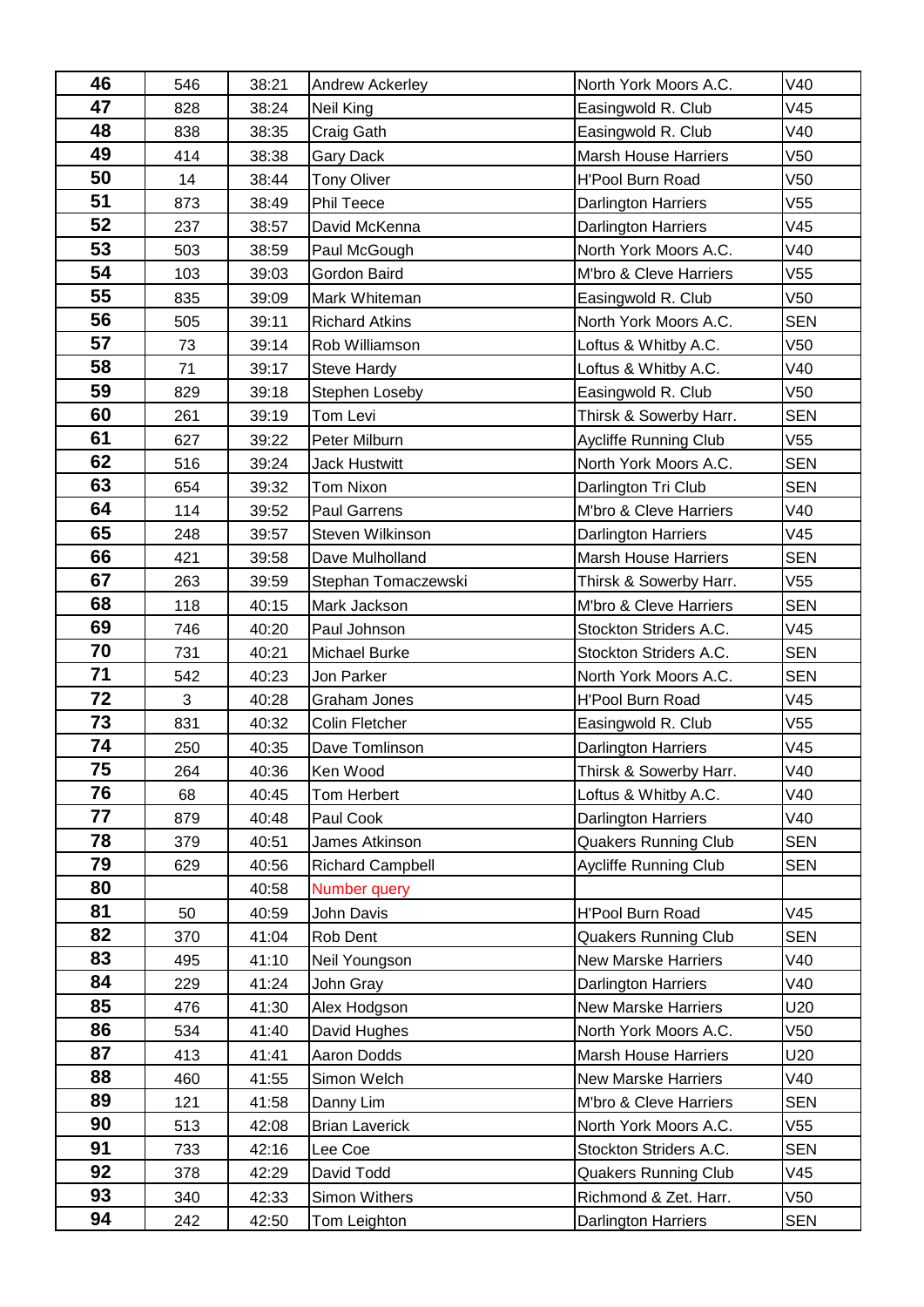| 95         | 205 | 42:54 | <b>Kevin Wilson</b>     | <b>Darlington Harriers</b>   | V45             |
|------------|-----|-------|-------------------------|------------------------------|-----------------|
| 96         | 507 | 42:58 | Paul Stocks             | North York Moors A.C.        | V40             |
| 97         | 49  | 43:05 | Andy Scaife             | <b>H'Pool Burn Road</b>      | V50             |
| 98         | 56  | 43:06 | <b>Andrew Marshall</b>  | Loftus & Whitby A.C.         | V <sub>50</sub> |
| 99         | 127 | 43:10 | Peter Riley             | M'bro & Cleve Harriers       | V <sub>50</sub> |
| 100        | 267 | 43:24 | Adam Leighton           | Thirsk & Sowerby Harr.       | <b>SEN</b>      |
| 101        | 657 | 43:25 | Andrew Smith            | Darlington Tri Club          | V <sub>50</sub> |
| 102        | 37  | 43:43 | Keith Galbraith         | H'Pool Burn Road             | V55             |
| 103        | 265 | 43:50 | Mike Lowther            | Thirsk & Sowerby Harr.       | V <sub>50</sub> |
| 104        | 51  | 43:54 | <b>Chris Foster</b>     | Loftus & Whitby A.C.         | V40             |
| 105        | 742 | 44:01 | Stephen King            | Stockton Striders A.C.       | V <sub>50</sub> |
| 106        | 355 | 44:06 | <b>Luke Minall</b>      | <b>Quakers Running Club</b>  | <b>SEN</b>      |
| 107        | 901 | 44:08 | Keith Bindoff           | M'bro & Cleve Harriers       | V40             |
| 108        | 256 | 44:31 | Robert Burn             | Thirsk & Sowerby Harr.       | V60             |
| 109        | 228 | 44:42 | <b>Ben Wilson</b>       | Darlington Harriers          | V40             |
| 110        | 430 | 44:50 | Paul Edwards            | <b>Marsh House Harriers</b>  | V45             |
| 111        | 492 | 44:52 | <b>Martin Gunn</b>      | <b>New Marske Harriers</b>   | V40             |
| 112        | 637 | 44:56 | Martyn Knox             | Aycliffe Running Club        | <b>SEN</b>      |
| 113        | 254 | 45:01 | Andy Butcher            | Thirsk & Sowerby Harr.       | V <sub>50</sub> |
| 114        | 52  | 45:12 | Gary Beard              | Loftus & Whitby A.C.         | V55             |
| 115        | 626 | 45:17 | Dave Blewitt            | Aycliffe Running Club        | V <sub>50</sub> |
| 116        | 628 | 45:18 | Richard Holland         | Aycliffe Running Club        | V40             |
| 117        | 251 | 45:27 | Martyn Coy              | Thirsk & Sowerby Harr.       | V45             |
| 118        | 380 | 45:45 | Gareth Kyle             | <b>Quakers Running Club</b>  | <b>SEN</b>      |
| 119        | 363 | 45:47 | Tom Chapman             | <b>Quakers Running Club</b>  | V45             |
| 120        | 556 | 46:03 | Ian Nicholls            | Scarborough A.C.             | V50             |
| 121        | 478 | 46:14 | John Spraggett          | <b>New Marske Harriers</b>   | V65             |
| 122        | 11  | 46:19 | James Bate              | <b>H'Pool Burn Road</b>      | V40             |
| 123        | 877 | 46:27 | David Riches            | Darlington Harriers          | V55             |
| 124        | 653 | 46:39 | Darren Chapman          | Darlington Tri Club          | V <sub>50</sub> |
| 125        | 840 | 46:40 | Alistair Lunn           | Easingwold R. Club           | <b>SEN</b>      |
| 126        | 262 | 46:51 | Jody Sygrovo            | Thirsk & Sowerby Harr.       | <b>SEN</b>      |
| 127        | 871 | 46:57 | Anthony Seaman          | Darlington Harriers          | V45             |
| 128        | 878 | 47:37 | <b>Richard Bowes</b>    | Darlington Harriers          | <b>SEN</b>      |
| 129        | 374 | 47:42 | <b>Graham Park</b>      | <b>Quakers Running Club</b>  | V50             |
| 130        | 135 | 48:07 | Jason McGouran          | M'bro & Cleve Harriers       | <b>SEN</b>      |
| 131        | 876 | 48:30 | Alex Bos                | Darlington Harriers          | V55             |
| 132        | 12  | 48:34 | <b>Nigel Shaw</b>       | <b>H'Pool Burn Road</b>      | V55             |
| 133        | 850 | 48:37 | Jonathon Harris-Douglas | Easingwold R. Club           | V50             |
| 134        | 354 | 48:45 | lain Clyde              | <b>Quakers Running Club</b>  | V50             |
| 135        | 638 | 49:10 | <b>Trevor Needham</b>   | <b>Aycliffe Running Club</b> | V60             |
| 136        | 496 | 49:22 | Phillip Noble           | New Marske Harriers          | <b>SEN</b>      |
| 137        | 837 | 49:37 | Roger Teare             | Easingwold R. Club           | V65             |
| 138<br>139 | 735 | 49:39 | <b>Chris Oxley</b>      | Stockton Striders A.C.       | V40             |
| 140        | 372 | 49:41 | David Ledgerwood        | <b>Quakers Running Club</b>  | V45             |
| 141        | 839 | 49:57 | Douglas Pearce          | Easingwold R. Club           | V45             |
| 142        | 424 | 50:20 | Shaun Fraser            | <b>Marsh House Harriers</b>  | V50             |
|            | 53  | 50:51 | Malcolm Peggs           | Loftus & Whitby A.C.         | V60             |
| 143        | 35  | 51:08 | Peter Johnson           | H'Pool Burn Road             | V60             |